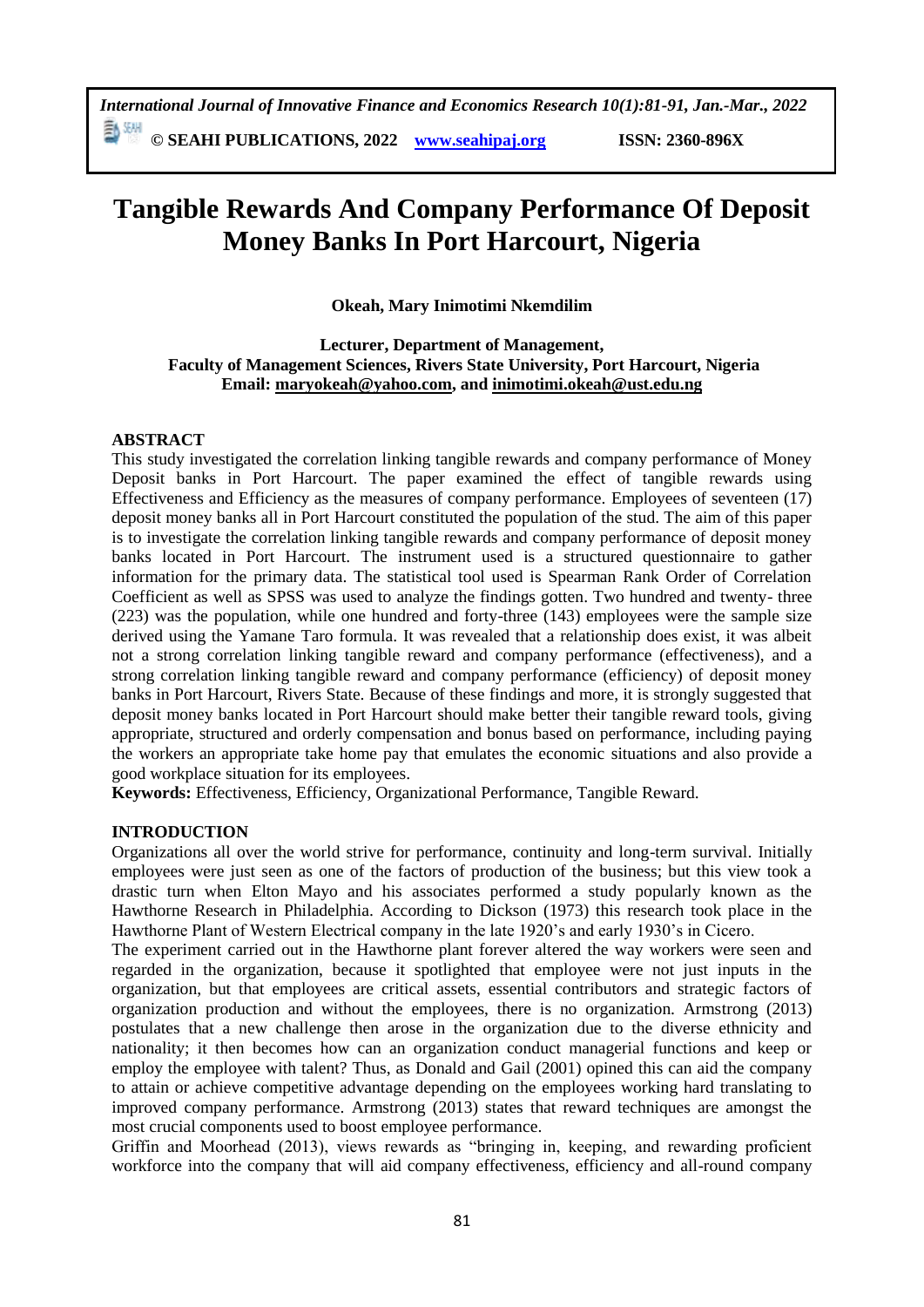performance. Rewards basically is a give and take mechanism, giving on the part of management to improve production and taking on the part of employee to increase production. In a nutshell, reward tools are able to mold the feelings and way of thinking of workers concerning their work ethics in the company, for a good reward tool administered appropriately enhances work and increases productivity and vis versa.

Lots of research revealed how in the organization the employee's workplace conditions are favorably impacted by rewards, because it is that which seek to augment workers commitment within the organization, and that is the major component that is required for the all-round performance of any organization (Furtado, Aquino, & Meira, 2009).

Because it's accepted that the manpower is the vital factor in every company, it then becomes sole prerogative universally of all companies to showcase the employees with skills, talent and requisite competence which leads to effectiveness, and how to help the employees with less competencies to enhance productivity, this simply means invariably the critical component in any company is on constantly looking for ways to please the employee, because a happy employee translates to increase in productivity. Needless to say, that rewards are both a motivational as well as a punitive tool used to assess workers. Rewards should be established on the different needs of the employees (Shields, Brown, Kaine, Dolle-Smauel, North-Samardzic., McLean, & Plimmer, 2015). Since we come from diverse backgrounds with different beliefs, culture, way of life, and our wants are also divergent, needless to say what motivates employee A does not motivate employee B; it is only safe to say that the rewards should be individualized.

Rewards administered by organizations are very important in affecting and determining the way the worker behaves in the company (Richard, Ryan & Deci 2010). Some employees are financially minded and so prefer to be motivated and rewarded by bonus, promotion, awards, commission etc., while others are non-financially minded and prefer to be motivated and rewarded by recognition, praise, autonomy, etc. It is in this perspective that affairs patterning to employees is regarded as dynamic strength of every money deposit bank and must be accorded the adequate recognition.

This paper aims to fill the gap of how tangible rewards are conducted in the deposit money banking sector to promote its effectiveness and efficiency. Most researches pertaining to reward and company performance were carried out beyond the shores of Nigeria, like the research conducted by Qureshi, Zamman and Shah (2010), in cement factories in Pakistan and that of Aktar, Sachu and Ali (2012) conducted in twelve money deposit banks in Bangladesh, using one dimension of tangible rewards with intangible rewards were investigated. The findings of the researches conducted showed contrasting outcomes, implying a dissimilarity in culture, prodding the necessity for this research to be carried out in Nigeria with dimensions as remuneration, bonus based on performance and workplace situations, which these studies didn't use, to ascertain how the employees of deposit money banks will react. Also, Bana and Kessy (2007), in Tanzania carried out research using correlation linking staff management and organizational performance, and using one component of rewards, it failed to explain explicitly the effect of different tangible and intangible rewards on company productivity. This paper intends filling the gap of how tangible rewards is used to enhance performance effectively and efficiently in deposit money banking sector in Port Harcourt, because after all Lucy (1994) succinctly posited, 'an appropriately organized as well as accurately planned reward technique, profits the company as well as the personnel'.

The purpose of this study is to investigate the correlation linking tangible reward system and company performance of deposit money banks in Port Harcourt as well as give solutions to the research question below:

#### **Research Question**

I. To what degree does tangible reward impact company performance of deposit money banks in Port Harcourt?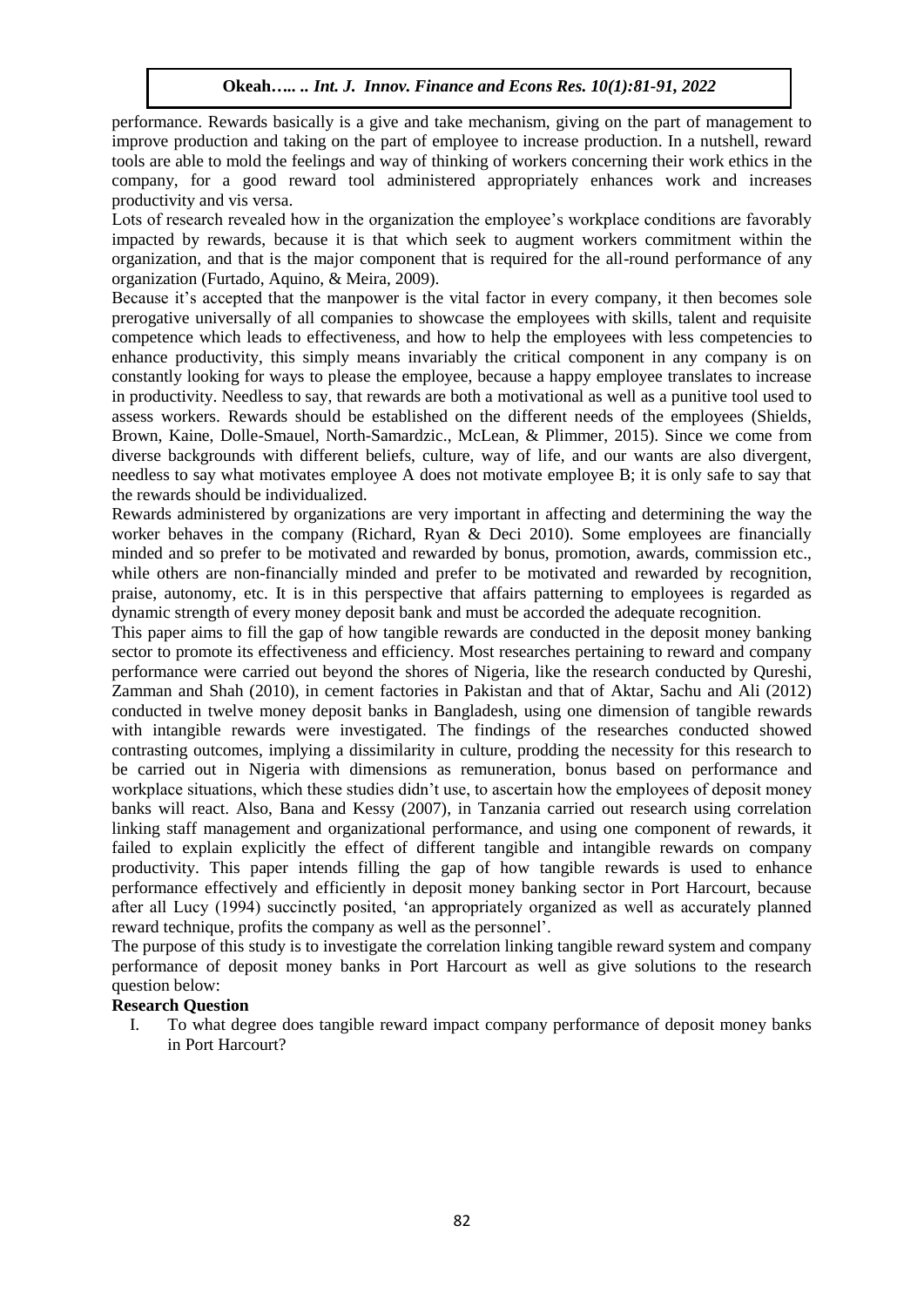

#### **Figure 1: Operational Framework of Tangible Reward and Company Performance of Deposit Money Banks in Port Harcourt. Source: Desk Research (2021).**

#### **Research Hypothesis**

**Ho1:** There is no correlation linking tangible reward (remuneration, bonus based on performance and workplace situations) and company performance (effectiveness) of deposit money banks in Port Harcourt.

**Ho2:** There is no correlation linking tangible reward (remuneration, bonus based on performance and workplace situations) and company performance (efficiency) of deposit money banks in Port Harcourt.

#### **LITERATURE REVIEW**

Reward systems are of two kinds namely monetary, financial, environmental, extrinsic or tangible reward systems and non-monetary, non-financial, inherent, intrinsic, intangible or psychological reward systems. Numerous authors have posited their views on these theories like: Abraham Maslow with his five (5) hierarchical needs, David McClelland's needs theory, and Fredrick Herzberg's twofactor theory, Adair fifty-fifty percent rule, Management by objectives (MBO) by Peter Drucker, Goal setting theory by Edwin Locke and Letham, Equity and justice theory by Adams, Reinforcement theory by Neo and Skinner, and Job design theory by Hackman and Oldham,

This paper will discuss both Maslow's hierarchical and Herzberg's two-factor theories.

#### **THEORETICAL BACKGROUND**

#### **Maslow's Hierarchy of Needs Theory of Motivation**

This theory talked about five major needs that applies to people in general and they are: Basic needs: the need for food, shelter, sex, water etc., Security needs: this talks about safe guarding against danger, job loss, and the unavailability of basic needs, Love or Acceptance needs: this is all about the want for love, friendship and approval/recognition/acknowledgement in a group setting, Esteem needs: this is all about wanting a high assessment self-esteem and also having the admiration known as prestige of others, and Self-actualization, the highest of all needs: this is all about developing capabilities, talents and skills, to be the best of what one intends to be (Maslow, 1957).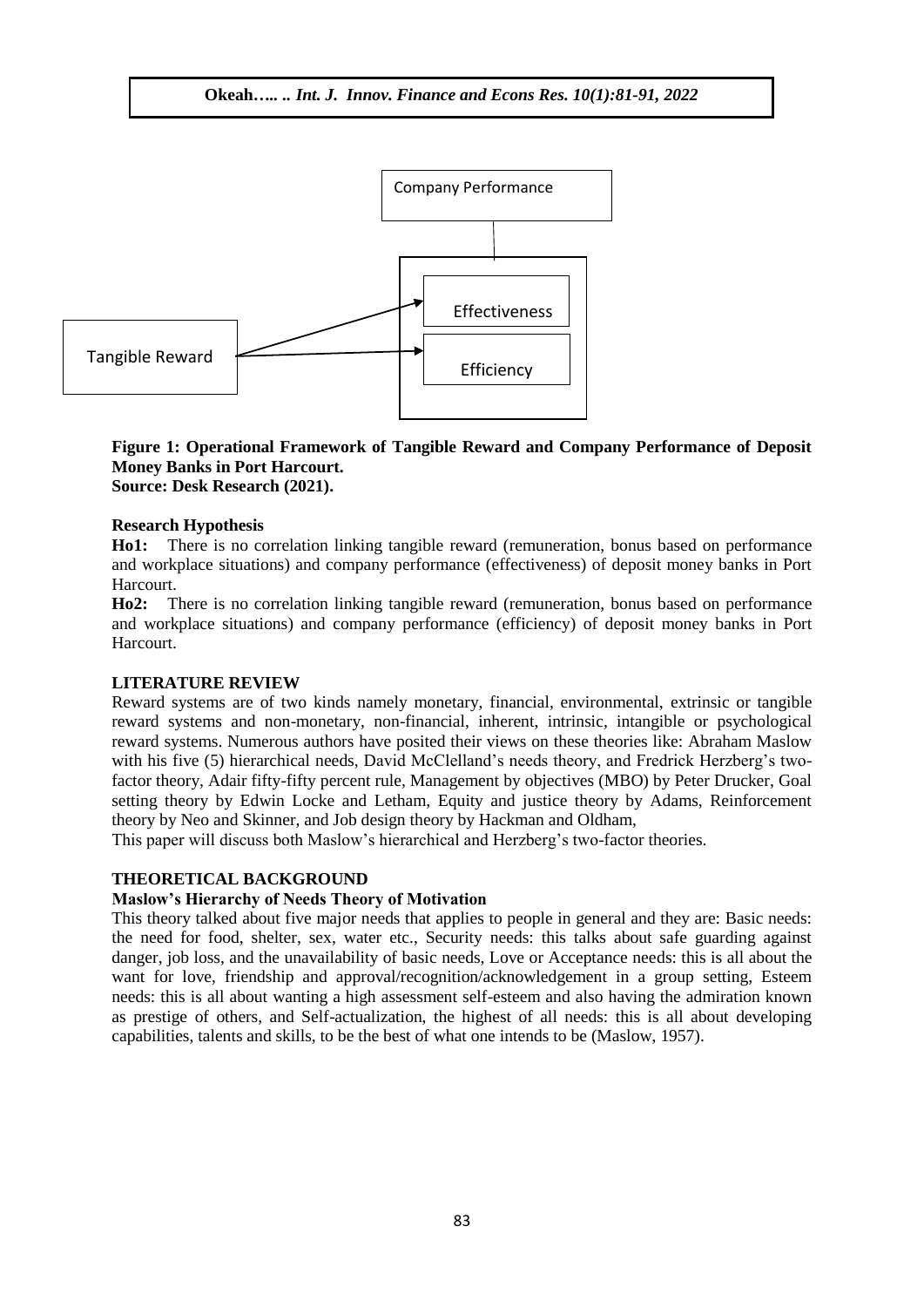

Fig 2: **Maslow's Hierarchy of Needs Theory**

Maslow's motivational theory of needs posits that a satisfied lower need, gets to be passive, and all attention of the individual is geared towards satisfying the next higher dormant need. Of note is to state that the consequence of this theory is that the last two needs at the apex of the hierarchy known as esteem and self-actualization needs give the enormous impetus to stimulus which simply means that they heighten/increase in degree/intensity when fulfilled. And the first three needs located at the bottom of the hierarchy known as (psychological, safety and love or acceptance needs) are called extrinsic needs because they can be satisfied with financial inducement, the last two needs (esteem and self-actualization) are called intrinsic needs because they are satisfied innately.

#### **Herzberg's Two Factor Theory**

Herzberg (1959) on the contrary talked about the Two Factor Theory. Simply put, the two-factor theory opined that people have two sets of needs namely the needs that motivates and the needs needed for hygiene or maintenance. These needs were arrived by Herzberg when he carried out research to determine factors that enhance employee performance, and he pinpointed that a satisfied employee feels happy with his job and a dissatisfied employee feels despondent with his job. And so conclusively, an employee that prefers tangible rewards which Herzberg calls hygiene or maintenance factors would prefer remuneration, bonus based on performance and good workplace situations, while an employee that prefers intrinsic rewards would prefer praise and recognition.

Needless to say, a company ought to ascertain the type of reward technique to apply to elevate goal attainment, quality service/product, profitability and all-round company performance.

#### **Tangible Rewards**

Kalimullah (2010), opines that company performance is directly influenced by the rewards an employee receives from the company. Every manager uses rewards techniques to influence individual or group behavior in order to increase company productivity and overall performance. Tangible rewards are generally quantitative in nature and they include remuneration, fringe benefits, work environment conditions, paid leaves, work conditions, annual recreational plans, job security, bonus etc. (Kalimullah, 2010). As can be seen, tangible rewards actually are Herzberg's hygiene factors and Maslow's first three needs in the hierarchy. Jamsheed and Zaman (2011), posited that for companies to retain its excelling employees, an effective tangible reward system should be administered to continually enhance company performance.

#### **Remuneration**

Every employee intends to be paid for work done because after all nobody should work for free. Money is one crucial incentive that motivates an employee and it is very important to the employee in terms of its purchasing power. Abadi, Jalilvand, Sharif, Salimi, and Khanzadeh, (2011), posited that Frederick Taylor and his colleagues sees money as the crucial motivating factor that pushes employees to increase productivity because money it is that attracts, keeps and persuades the employee to still remain in an organization. The workers desire to receive appropriate remuneration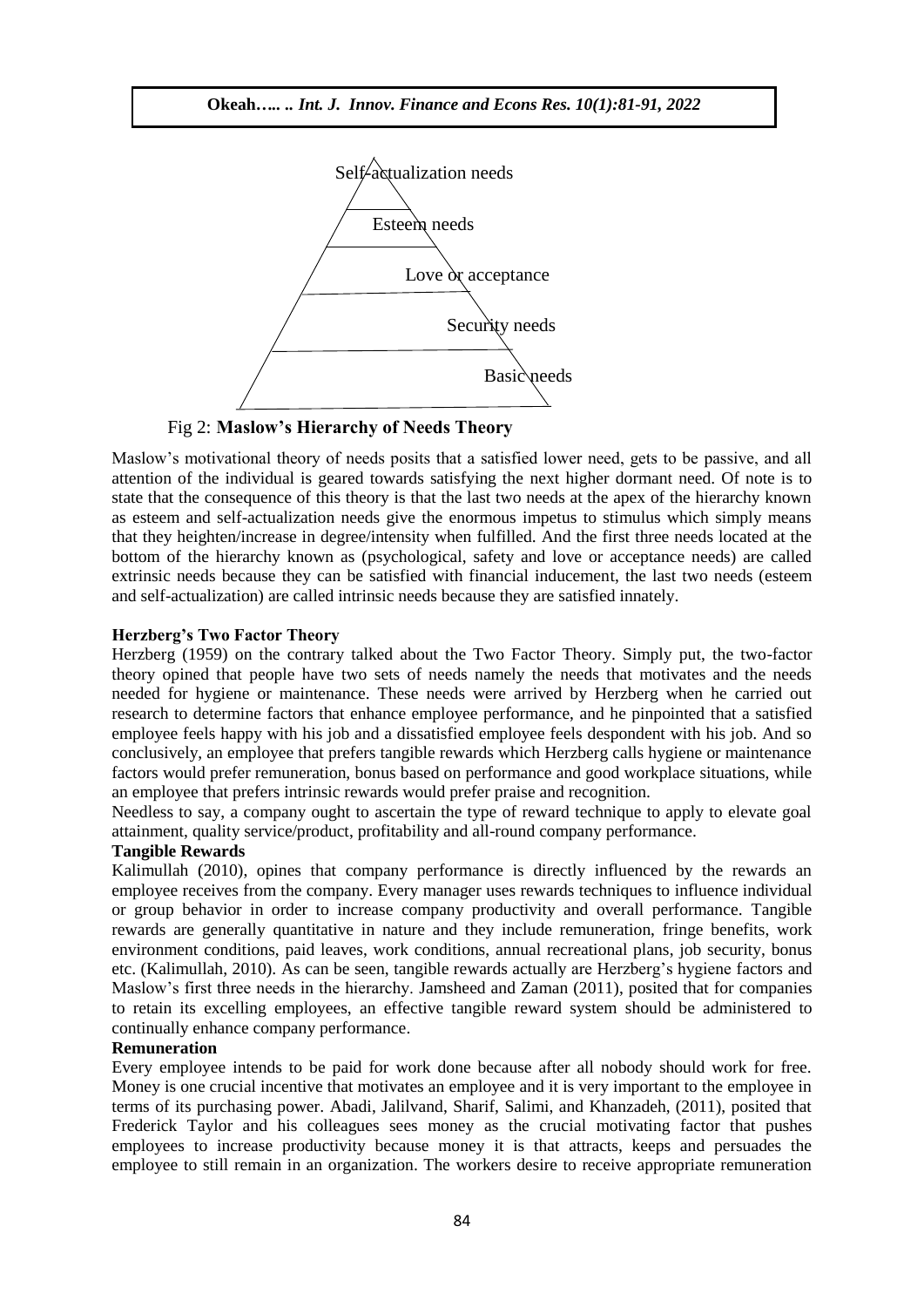and they want management to discern this because it is what is needed to retain and motivate them towards higher performance.

Rukhmani, Ramesh, and Jayakrishnan (2010), suggests that for mangers to successfully improve company performance, they should tailor the remuneration of the employees to reflect the current economic situation.

## **Workplace Situations**

Workplace situations is one factor that greatly affects employee performance which does affect company performance in the long run. The environment the employee works can best be depicted as one that draws individuals to seek employment in a company, inspires them to remain in the company and empowers them to effectively and efficiently carryout their functions thereby improving company performance, (Leshabari, Muhondwa, Mwangu, & Mbembati, 2008). In the absence of good workplace situations, the employees physical and mental well-being can be affected due to noisy environment, unsafe work space, dirty environment amongst other things, and this will lead to low productivity because the employee is not operating at its maximum capacity, (Yazdani, Yaghoubi, & Giri 2011).

As Haynes (2008) succinctly postulated, when the employees' needs are taken into consideration in the company, they perform better, because indeed the workplace situation in the company does play a crucial role in the way the employee performs.

#### **Bonus Based on Performance**

These are rewards given to workers yearly based on their services, efforts or achievements in a company to motivate them to work harder thereby increasing efficiency, effectiveness and overall performance of the company. Bonuses based on performance when paid, increases the take home pay of the employee which in turn increases their purchasing power. Every company has different scheme of administering bonus, while some companies pay fixed bonus to employees, others on the other hand, pay according to the performance of the employee. While companies administering fixed bonus to employees does not create a problem, managers operating the bonus based on performance should be very careful so they are not perceived as being biased when administering the bonus to employees.

#### **Definition of Company Performance**

Daft (2003) defined this as how well a company has been able to effectively and efficiently achieve the goals it has set for itself by using available resources. Or according to Richard, Allen, Ralph, and Kilmann (2009), it can be described as the verified or confirmed production (output) or the company's aggregate compared with laid down production (outputs), targets, aims, objectives or purpose.

Performance can be measured against objectives already set by the company. These measures must stipulate all that is required and how competently the employees are performing in achieving their targets. These course of action (measures) should be comprehensible, understandable as well as transparent, brief, easily collectable as well as interpretable and should be pertinent and informative to show how well or not the employee is discharging his or her duties in the company. Performance measures are usually related to efficiency, effectiveness etc. and they are both used as the measures in this study.

#### **Effectiveness as a Measure**

Company effectiveness can be defined as helping the company to evaluate its headway with regards to fulfilling its aim and obtaining its objectives (Kennedy-Philips & Heilman 2011). Also, it can be defined as the predictive strategy to achieve its purpose of a company or the extent that a company obtain the goals it has set for itself (Zeng, 2010). Effectiveness is measured by a company when it achieves the outcome that it intends to produce (Etzioni & Amitia, 1964). It should be noted that cost is immaterial when ascertaining effectiveness which means even if the aforementioned takes longer, what's appropriate must be done in order to attain the right result, because after all "the art of getting things done" is what is effectiveness.

#### **Efficiency as a Measure**

Disclosing the performance of input and output ratio is efficiency (Pinprayong & Siengthai 2012). Also, resource allocation across alternative uses is efficiency (Kumar & Gulati 2010). Which is to say that producing large output from little input, be it time, energy, material etc. with little wastage is efficiency. Worthy of note is to state that to measure efficiency is the proportion of useable output to aggregate input, illustrated using ratios, denoted by the statistical technique below: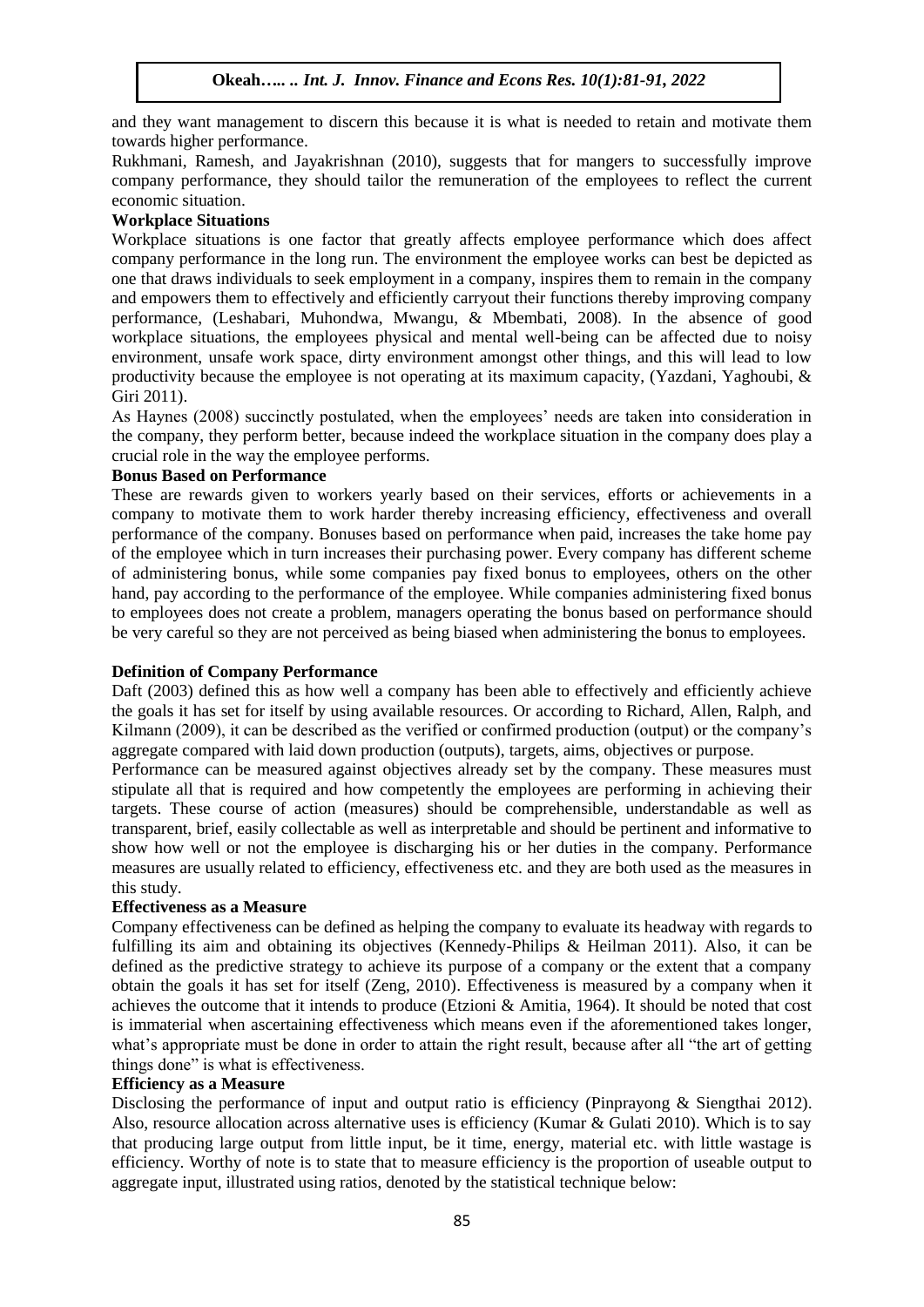$r = p/c$ 

## Wherein;

 $r =$  efficiency.

 $p =$  amount of useful product (output).

 $c = \text{cost of resources consumed}.$ 

Whereas, effectiveness does not take into consideration the cost implications of producing a good, on the hand, efficiency takes cost into consideration and it is the art of getting to that outcome faster.

## **METHODOLOGY**

#### **Research Design**

The quasi-experimental investigative design which is a kind of cross-sectional survey method is chosen as the research design. It was adopted due to the fact that the variables being studied are social variables that are necessary for examining diverse social concerns comprising of evaluation of attitudes, belief, point of view, school of thought, etc. The study population consists of a total of six (6) deposit money banks selected in Port Harcourt namely: Ecobank, First Bank, Stanbic Bank, Sterling Bank, U.B.A and Zenith Bank, with a total of two hundred and twenty-three (223) employees and using the Yamane Taro formula to get a finite figure (cited in Baridam, 2001) to represent the sample size, we had a total of one hundred and forty-three (143) employees, and also a 5% as level of significance of error was adopted. Data for this paper was obtained using structured questionnaire as the primary data collection, while the secondary data collection was obtained through publications, existing relevant literature, annual reports etc. Also, Cronbach Alpha of 0.70 was gotten as the reliability test while both face and content were used to test for validity. To analyze data collected, both Spearman Rank order correlation coefficient with the help of the SPSS was used.

## **DATA ANALYSIS AND RESULTS**

## **Descriptive Statistics of the Variables**

Here, the results are tendered. The Mean (X) and Standard Deviation (SD) were used as bivariate descriptive tools. Data description follows the adoption of a mid-point of  $X=3.0$ ; given the scale used in the evaluation of tendencies. A mean coefficient of  $X < 3.0$  reveals non-affirmative response with regards to the variables, while mean coefficient of  $X \geq 3.0$  was also used to portray affirmative response to the variables in question.

It is important to note that for the purpose of analyzing the data, the following were used to represent the Likert Scale:

- 1. Very high extent...............V.H. E
- 2. High extent.......................H.E
- 3. Moderate extent ...............M.E
- 4. Low extent........................L.E
- 5. Very low extent ...............V.L. E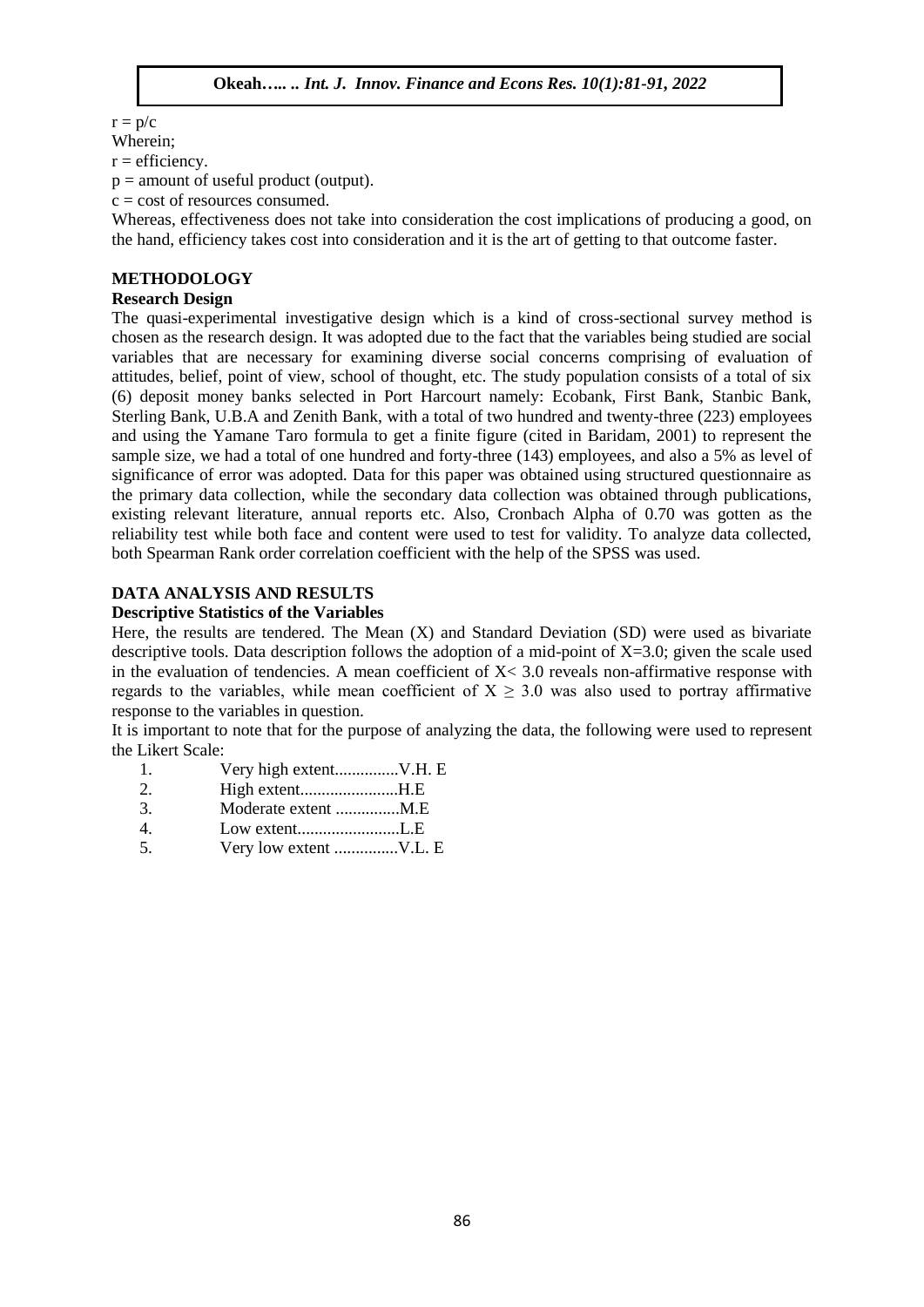#### **Tangible Rewards**

Tangible rewards were functionalized with eight variables. Table1 below shows results gotten.

| <b>Table 1: Summary of Results for Tangible Reward Dimensions</b> |     |                |                |                    |                                          |  |
|-------------------------------------------------------------------|-----|----------------|----------------|--------------------|------------------------------------------|--|
| <b>Variable</b>                                                   | N   | <b>Minimum</b> | <b>Maximum</b> | <b>Mean</b><br>(X) | <b>Standard</b><br><b>Deviation (SD)</b> |  |
| Remuneration<br>Annual                                            |     |                |                |                    |                                          |  |
| Increment is carried out in my                                    |     |                |                |                    |                                          |  |
| bank                                                              | 143 | $\mathbf{1}$   | 5              | 4.22               | 0.953                                    |  |
| Remuneration is adequate to<br>assist my lifestyle                |     |                |                |                    |                                          |  |
|                                                                   | 143 | 1              | 5              | 3.83               | 1.096                                    |  |
| Remuneration<br>shows<br>the<br>present shift in the business     |     |                |                |                    |                                          |  |
|                                                                   | 143 | 1              | 5              | 3.91               | 1.054                                    |  |
| Gratuity is none-existent in                                      |     |                |                |                    |                                          |  |
| my bank                                                           | 143 | 1              | 5              | 3.73               | 1.211                                    |  |
| Bonus based on Performance<br>is appropriate in my bank           |     |                |                |                    |                                          |  |
|                                                                   | 143 | 1              | 5              | 3.57               | 1.242                                    |  |
| Gratuity is appalling in my                                       |     |                |                |                    |                                          |  |
| bank                                                              | 143 | 1              | 5              | 3.60               | 1.312                                    |  |
|                                                                   |     |                |                |                    |                                          |  |
| Workplace situation is such                                       |     |                |                |                    |                                          |  |
| that I anticipate going to work                                   |     |                |                |                    |                                          |  |
| daily                                                             | 143 | 1              | 5              | 3.01               | 1.051                                    |  |
| I use state of the art equipment                                  |     |                |                |                    |                                          |  |
| to work                                                           | 143 | 1              | 5              | 2.79               | 1.100                                    |  |

**(Source: Author's Field Survey, 2021)**

The table above displays the central tendency tests with  $X > 3.0$  in all eight cases. These results reveal that workers gave answers ranging from "Moderate Extent" to "Very Low Extent" depicting a negative response to the various dimensions of tangible reward techniques in their banks as depicted by Annual Remuneration Increment is caried out in my bank ( $X=4.22$ ; SD=0.953), Remuneration is adequate to assist my lifestyle ( x=3.83; SD=1.096), Remuneration shows the present shift in the business ( $x = 3.91$ ; SD = 1.054), Gratuity is none-existent in my bank ( $X = 3.73$ ; SD = 1.211), Bonus based on Performance is appropriate in my bank  $(X = 3.57; SD = 1.242)$ ; Gratuity is appalling in my bank (X= 3.60; SD=1.312), Workplace situation is such that I anticipate going to work daily (X = 3.01; SD = 1.051) and I use state of the art equipment to work  $(X = 2.79; SD=1.100)$ . The values illustrate a moderate to negative response to tangible reward dimensions inside the selected money deposit bank companies chosen.

#### **Company Performance**

This was measured using two dimensions; Effectiveness, and Efficiency with the results illustrated below.

## **Effectiveness**

Table 2 below shows survey of results for variables measuring effectiveness as a dimension of company performance. The result shows a mean  $(X)$  of  $\lt 3.0$  for all three variables. This depicts that effectiveness in the deposit money banks studied is taken extremely important, giving rise to positive company performance. The results are: 'I have inculcated the culture of acting ethically'  $(X = 1.31)$ ;  $SD = 0.665$ , 'Staff performance is measured in my bank'  $(X = 1.64; SD = 0.931)$  and 'I always aim for customer contentedness.'  $(X = 1.27; SD = 0.559)$ .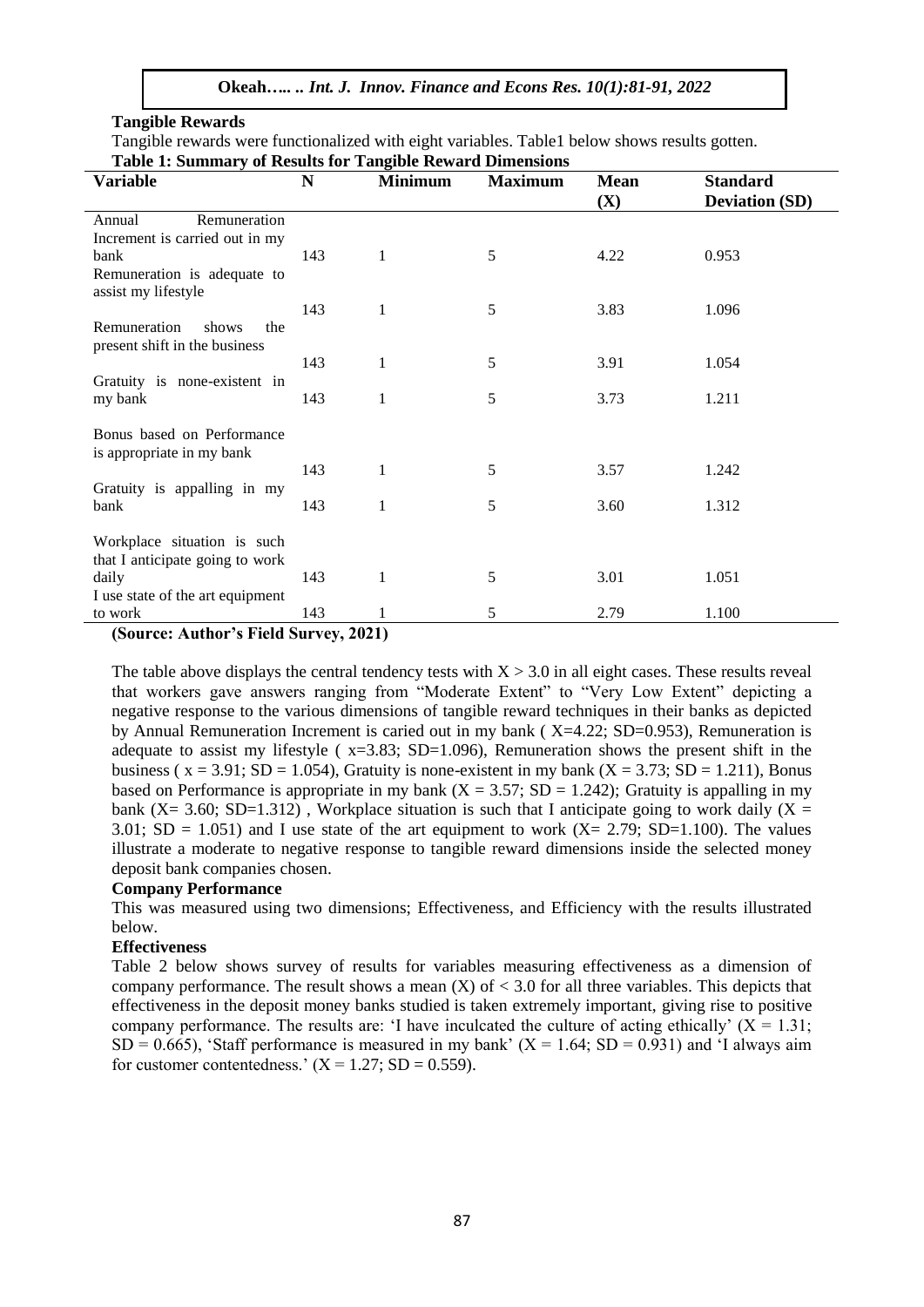**Okeah***….. .. Int. J. Innov. Finance and Econs Res. 10(1):81-91, 2022*

| <b>Table 2: Survey of Results for Company Performance (Effectiveness)</b> |     |                |                |                    |                                          |
|---------------------------------------------------------------------------|-----|----------------|----------------|--------------------|------------------------------------------|
| <b>Variable</b>                                                           | N   | <b>Minimum</b> | <b>Maximum</b> | <b>Mean</b><br>(X) | <b>Standard</b><br><b>Deviation (SD)</b> |
| I have inculcated the culture                                             |     |                |                |                    |                                          |
| of acting ethically                                                       | 143 |                |                | 1.31               | 0.665                                    |
| Staff performance is measured                                             |     |                |                |                    |                                          |
| in my bank.                                                               | 143 |                |                | 1.64               | 0.931                                    |
| I always aim for customer                                                 |     |                |                |                    |                                          |
| contentedness.                                                            | 143 |                |                | 1.27               | 0.559                                    |

**(Source: Author's Field Survey, 2021) Efficiency**

The table below (Table 3) shows the survey of results for company performance (Efficiency)**.** The mean values for all three variables measuring efficiency were  $X < 3.0$  which shows that efficiency is taken very seriously in the deposit money banks surveyed. The results are thus: 'My bank aims for quality with minimal cost'  $(X = 1.31; SD = 0.536)$ , 'My bank insists on quick commitment of customer problems'  $(X = 1.31; SD = 0.574)$  and 'I carry out and surpass my ascribed duties in shortest of time'  $(X = 1.43; SD = 0.644)$ .

#### **Table 3: Summary of Results for Efficiency////DONE**

| <b>Variable</b>                      | N   | <b>Minimum</b>      | <b>Maximum</b> | <b>Mean</b>    | <b>Standard</b>       |
|--------------------------------------|-----|---------------------|----------------|----------------|-----------------------|
|                                      |     |                     |                | $(\mathbf{x})$ | <b>Deviation (SD)</b> |
| My bank aims for quality with        |     |                     |                |                |                       |
| minimal cost.                        | 143 |                     |                | 1.31           | 0.536                 |
| My bank insists on quick             |     |                     |                |                |                       |
| commitment of<br>customer            |     |                     |                |                |                       |
| problems.                            | 143 |                     |                | 1.31           | 0.574                 |
| I carry out and surpass my           |     |                     |                |                |                       |
| ascribed duties in shortest of       |     |                     |                |                |                       |
| time.                                | 143 |                     |                | 1.43           | 0.644                 |
| $\sim$<br>$\cdots$<br>$\lambda$<br>. |     | $A \wedge A \wedge$ |                |                |                       |

**(Source: Author's Field Survey, 2021)**

#### **Hypotheses Testing**

In this study, the result for the hypotheses test is shown. The tests investigated the relative correlation linking Tangible Reward and Company Performance (Effectiveness and Efficiency). A confidence interval as relevant for a study of this nature is set at 95%, inferring a level of 0.05 level of significance. Therefore, a test value of  $P > 0.05$  depicts poor correlation and so, Rejection of the null hypotheses; a test value of  $P < 0.05$  depicts a strong correlation and so, an acceptance of the null hypotheses. Below, the results are illustrated in detail.

#### **Hypothesis 1:Test of Correlation Linking Tangible Reward and Company Performance (Efficiency)**

The null hypothesis states that there is no correlation linking tangible reward (remuneration, bonus based on performance and workplace situations) and company performance (efficiency) of deposit money banking sector in Port Harcourt. The table below (Table 4) illustrates result for test of correlation linking tangible reward and company performance (Efficiency). A weak positive correlation was found linking tangible reward and efficiency. The test shows  $P = 1.183$  with a correlation coefficient (N=143)  $r_s = 0.112$ ). With the result gotten, the null hypothesis is rejected, given that *P*> 0.05. This means that there is a correlation though weak linking tangible reward and company performance (Efficiency) in this study.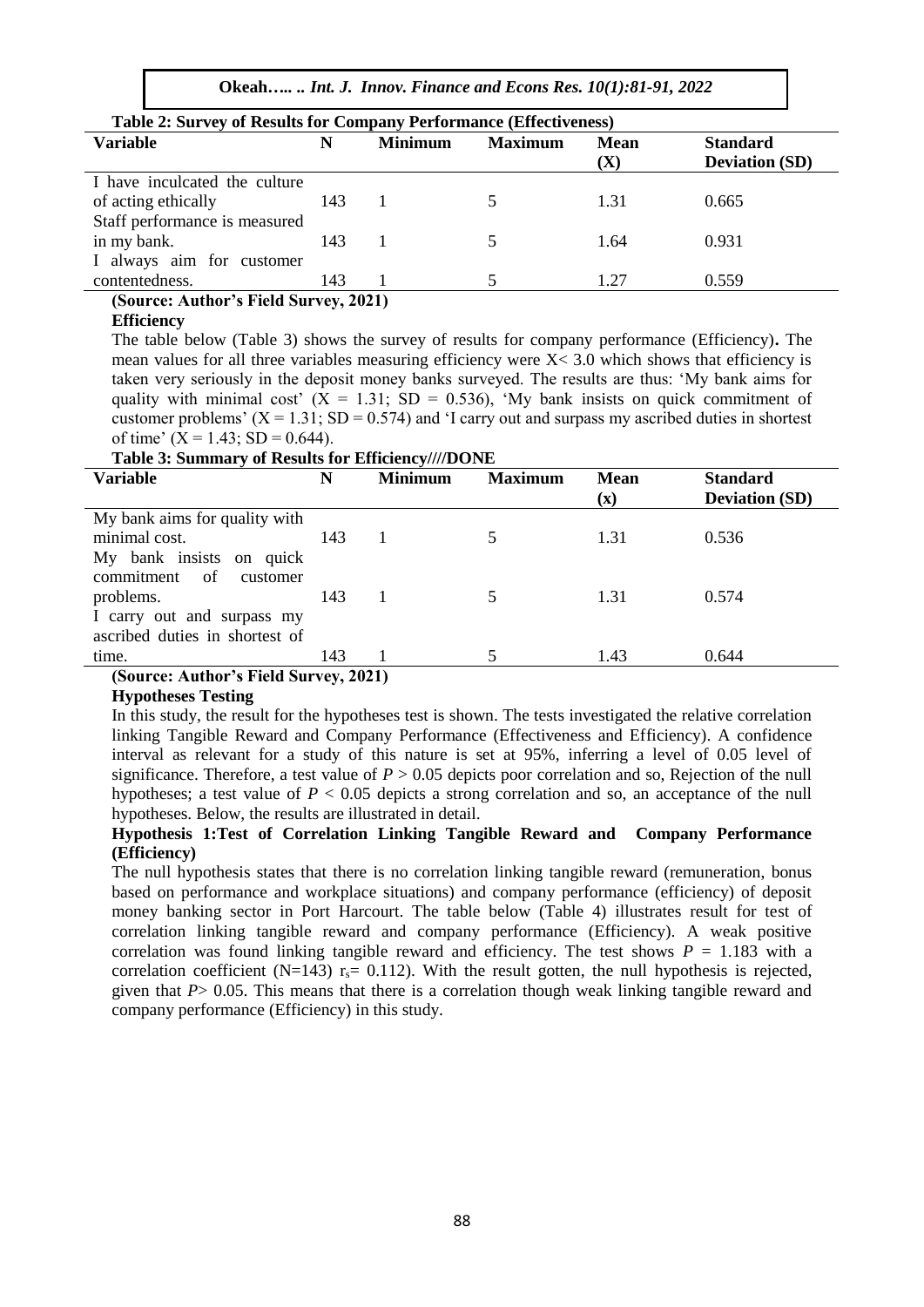|                |                                        |                                | Tangible Reward Performance) | Efficiency<br>(Company |
|----------------|----------------------------------------|--------------------------------|------------------------------|------------------------|
| Spearman's rho | Tangible Reward                        | <b>Correlation Coefficient</b> | 1.000                        | .112                   |
|                |                                        | $Sig. (2-tailed)$              | ٠                            | .183                   |
|                |                                        | N                              | 143                          | 143                    |
|                | Effectiveness<br>(Company Performance) | <b>Correlation Coefficient</b> | .112                         | 1.000                  |
|                |                                        | Sig. (2-tailed)                | 1.183                        | $\bullet$              |
|                |                                        | N                              | 143                          | 143                    |

## **Table 4: Hypothesis Test of Correlation Linking Tangible Reward and Organizational Performance (Efficiency) Correlations**

#### **(Source: Author's Field Survey,2021)**

**Hypothesis 2: Test of Correlation Linking Tangible Reward and Company Performance (Effectiveness)**

The null hypothesis states that there is no correlation linking tangible reward (remuneration, bonus based on performance and workplace situations) and company performance (effectiveness) of deposit money banks in Port Harcourt. The table below (Table 5) illustrates the test result for test of correlation linking tangible reward and company performance (Effectiveness). A positive correlation was found linking tangible reward and effectiveness. The test shows  $P = 0.036$  with a correlation coefficient (N=143 r<sub>s</sub> = 1.175). Based on the result, the null hypothesis is accepted, given that *P*< 0.05. This means that there is no correlation linking tangible reward and company performance (Effectiveness).

## **Table 5: Hypothesis Test of Correlation Linking Tangible Reward and Organizational Performance (Effectiveness)**

**Correlations**

|                |                                                             |                                  |                              | Efficiency |
|----------------|-------------------------------------------------------------|----------------------------------|------------------------------|------------|
|                |                                                             |                                  |                              | (Company   |
|                |                                                             |                                  | Tangible Reward Performance) |            |
| Spearman's rho | Tangible Reward                                             | <b>Correlation Coefficient</b>   | 1.000                        | $.175*$    |
|                |                                                             | $Sig. (2-tailed)$                | ٠                            | .036       |
|                |                                                             | N                                | 143                          | 143        |
|                | Efficiency<br>Performance)                                  | (Company Correlation Coefficient | $1.175*$                     | 1.000      |
|                |                                                             | $Sig. (2-tailed)$                | .036                         | $\bullet$  |
|                |                                                             | N                                | 143                          | 143        |
|                | *. Correlation is significant at the 0.05 level (2-tailed). |                                  |                              |            |

#### **(Source: SPSS Results)**

#### **DISCUSSION OF FINDINGS**

This study investigated the correlation linking tangible reward and performance of a company of deposit money banking sector in Port Harcourt, and from findings, there does exist a positive and a negative relationship. The null hypotheses stating that there is no significant correlation linking tangible reward and company performance (efficiency) is rejected because the results gotten shows the test as being > 0.05 and so the alternative hypotheses is accepted, and on the other hand, the null hypothesis is accepted in the investigation of correlation linking tangible rewards and organizational performance (effectiveness) because the result gotten showed test is < 0.05 and so the alternative hypotheses is rejected. These results gotten are in tune with findings of extant research carried out by Hellriegel (1999), Qureshi, Zaman and Ali (2010). The results gotten viewed tangible reward as extremely vital for 'management that requires its workforce to carry out their duties efficiently and so doing enhance company performance, it is imperative for management to motivate its workforce with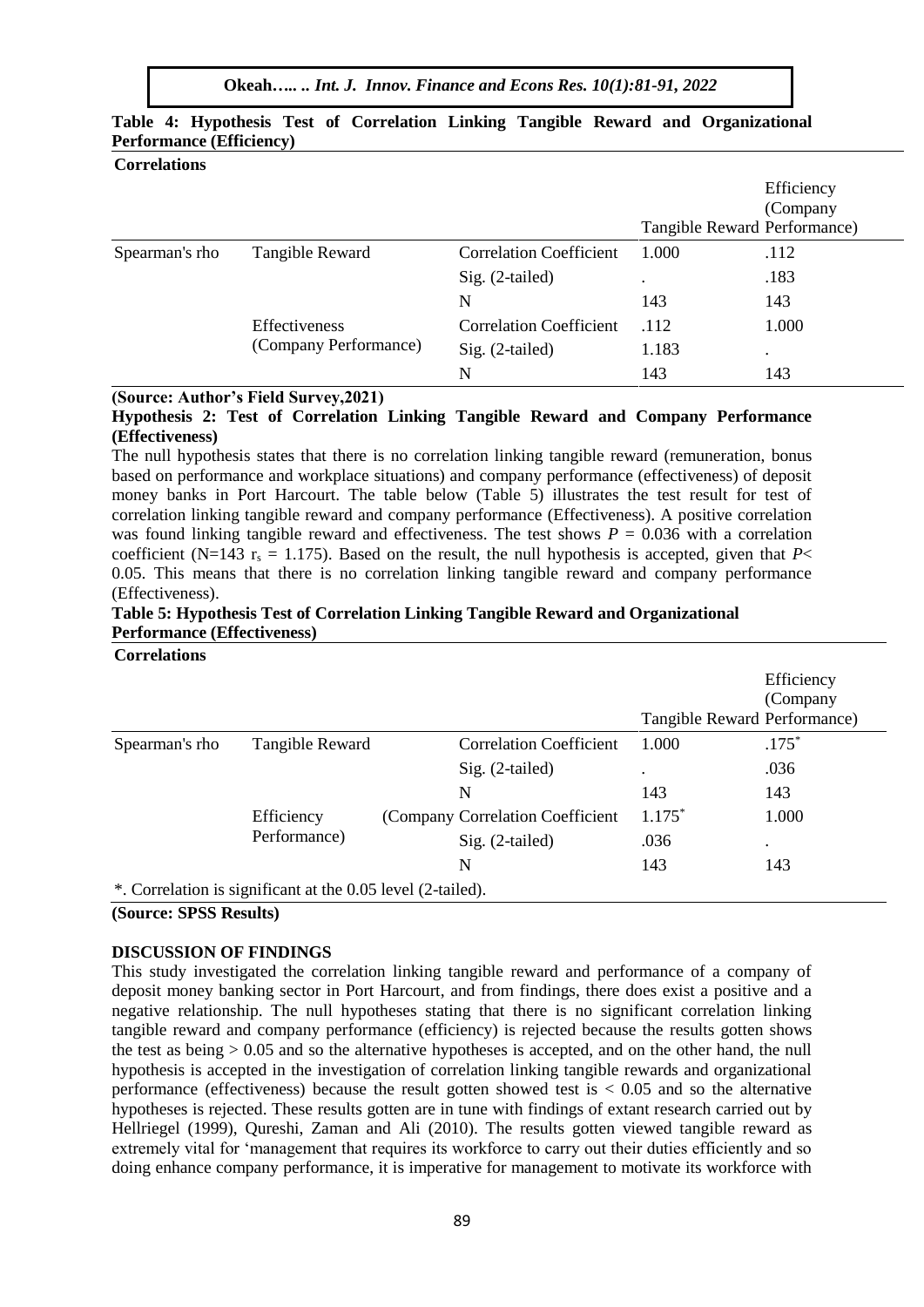fundamental tangible rewards techniques (bonus based on performance, remuneration, workplace situations, etc.)'. This research recommends that there is literally a direct correlation linking tangible reward and company performance (efficiency). In this research, we discovered that in the null hypothesis there is no significant correlation linking tangible reward and company performance (effectiveness) and so it is rejected. In the alternative hypothesis that there is a significant correlation linking tangible reward and company performance and so it is accepted in respect to efficiency. In Nigeria, remuneration, bonus based on performance and workplace situation is crucial to the workforce. Money is viewed as the most fundamental element to the workforce as it aids their buying abilities, the employees view it as a symbol of status/social and economic standing, and this also helps the workforce glean the perception of management towards them (Newton & Davies, 1999).

## **CONCLUSION AND RECOMMENDATION**

This paper analyzed tangible reward and company performance; and the implication it has on the dayto-day performance of an employee's stressful job. Motivation is a technique applied to enhance workforce and company performance and thereby increase productivity. There is no gain saying that motivation is the power house of any and all companies, be it profit or non-profit, and so for any company to succeed, it must reward its employees adequately.

The following if adhered to will improve the performance of any deposit money bank:

- I. To boost the performance of an employee in the bank, remuneration should be reviewed consistently to reflect current times and improve motivation, since a happy worker is a productive worker,which in turn will boost both local and international deposit money banks competitively.
- II. Management and union should work in tandem to enhance employee's remuneration and workplace situations to reflect current trend which will impact employee productivity and in turn over all company performance.
- III. Bonuses should be given to both senior and lower cadre staff to inculcate sense of belonging and oneness in the bank.
- IV. Employee workplace situation is very vital. Employee working surroundings situations in the company ought to depict contemporary state of the art equipment and rules, available to both high and lower cadre employees in the event of any hazardous event occurring. Hygiene should also be paramount for both high and lower cadre employees.
- V. Latest and current equipment should be installed in the bank to eliminate loss of manpower which does reduce performance in a bank.

#### **REFERENCES**

- Abadi, F. E., Jalilvand, M. R., Sharif, M., Salimi, G. A., & Khanzadeh, S. A. (2011). *A Study of Influential Factors on Employees" Motivation for Participating in the In-Service Training Courses Based on Modified Expectancy Theory*. International Business and Management, 2  $(1)$ .
- Aktar, S., Sachu, M. K. & Ali, M. E., (2012). The impact of rewards on employee performance in commercial banks of Bangladesh: an empirical study. *IOSR Journal of Business and Management, 6(2),* 9-15.
- Armstrong, M. (2013). A *Handbook on human resource management*, London: Kogan Page Publishers.
- Baridam, D.M. (2001). Research Methods in Administrative Sciences, 3<sup>rd</sup> edition. Port Harcourt: Sherbrook Associates.
- Daft, R. (2003), *Management,* Ohio: Thompson.
- Donald L. C, & Gail D. H. (2001). Managing Compensation (and understanding it too): *a handbook for the perplexed*. London: Greenwood Publishing Group. Upper Saddle River, New Jersey: Pearson Education, Inc.in Port Harcourt. MSC thesis, Department of Management Sciences, University of Port Harcourt.

Etzioni, & Amitia (1964), *Modern Organizations;* Englewood Cliffs, N.J: Prentice Hall

Furtado, F. Aquino, G. Meira, S. (2009). Incentive Systems in Software Organizations, *ICSEA 2009 – The Fourth International Conference on Software Engineering Advances.* Porto*,* Portugal. September, 2009.